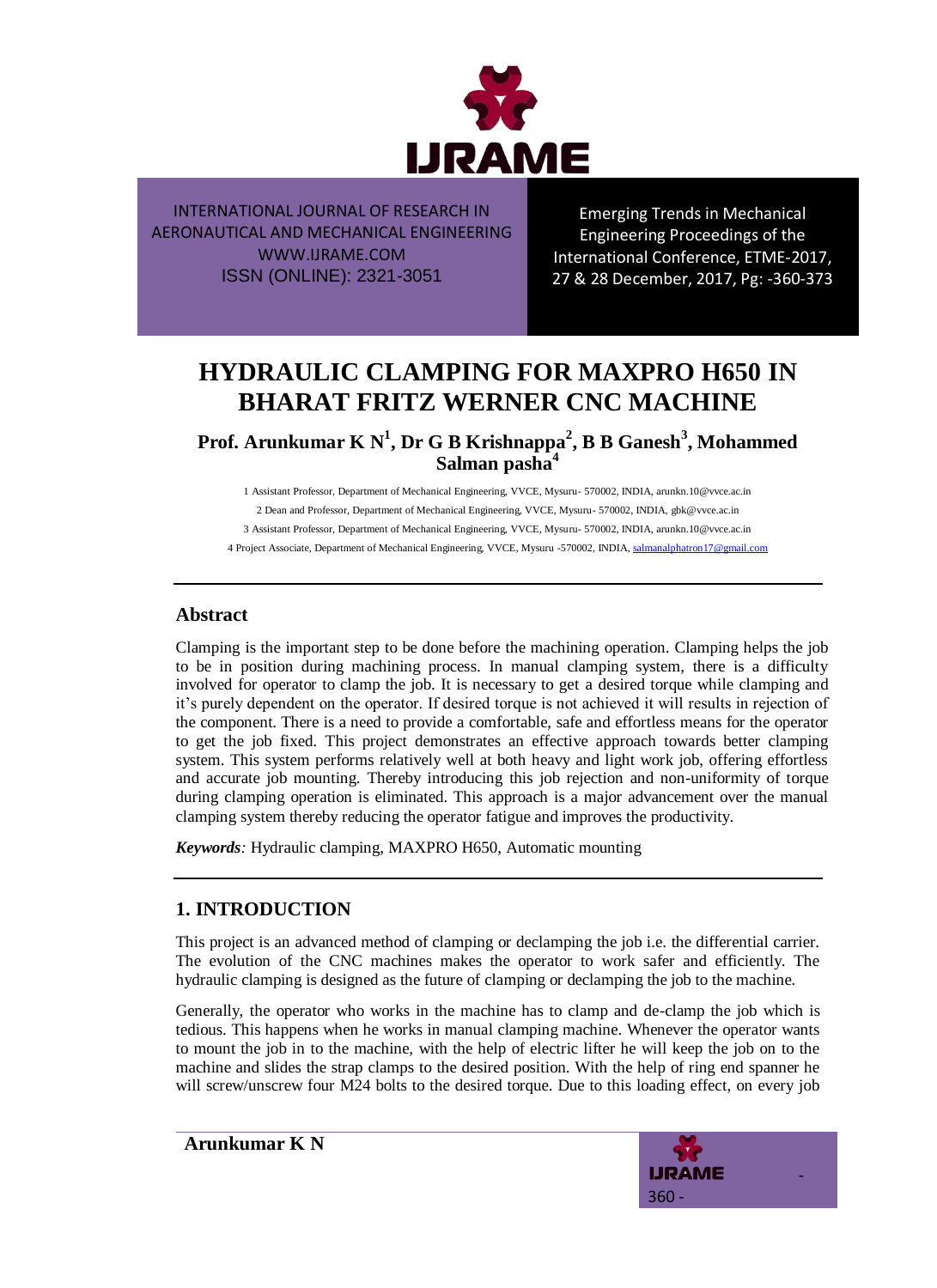

Emerging Trends in Mechanical Engineering Proceedings of the International Conference, ETME-2017, 27 & 28 December, 2017, Pg: -360-373

the operator wants to screw/unscrew 4 times. This action brings adverse effect to the arms of the operator and his safety and it is time consuming. To reduce the operator"s effort and increase the safety and production output this project is evolved.

In this present project, HYDRAULIC CLAMPING FOR MAXPRO H650 in Bharat Fritz Werner machine, the effort to the operator is minimized by introducing clamping cylinder along with the clamps. Here the hydraulic system monitors whether the job is clamped or declamped. This system also checks whether there is sufficient operating fluid pressure in the fluid lines. If it is so, the pressure from hydraulic lines will go through solenoid operated direction control valves thereby activating the clamping cylinders and thus clamps the job to the machine. By introduction of hydraulic clamping improves the working ability and safety of the operator. The machining centre here is named as **MAXPRO H650**.

### **2. Computer Numerical Control**

CNC is the automation of machine tools through computers executing pre-programmed sequences of commands which controls machine. In modern CNC systems, end-to-end component design is highly automated using CAD/CAM programs. The programs produce a computer file that is interpreted to extract the commands needed to operate a particular machine, and then loaded into the CNC machines for production. Since any particular component might require the use of a number of different tools-drills, saws, etc.-modern machines often combine multiple tools into a single "cell". In other cases, a number of different machines are used with an external controller and human or robotic operators that move the component from machine to machine. In either case, the complex series of steps needed to produce any part is highly automated and produces a part that closely matches the original CAD design.

### **3. Machine Construction**

This project mainly aims at implementing the hydraulic clamps and to compare the performance with the manual clamping. The machine used for this particular project consist of following parts,

#### **3.1 Main Machine**

It is the major part of operating system to which hydraulic clamps are going to be implemented. This main machine is composed of following parts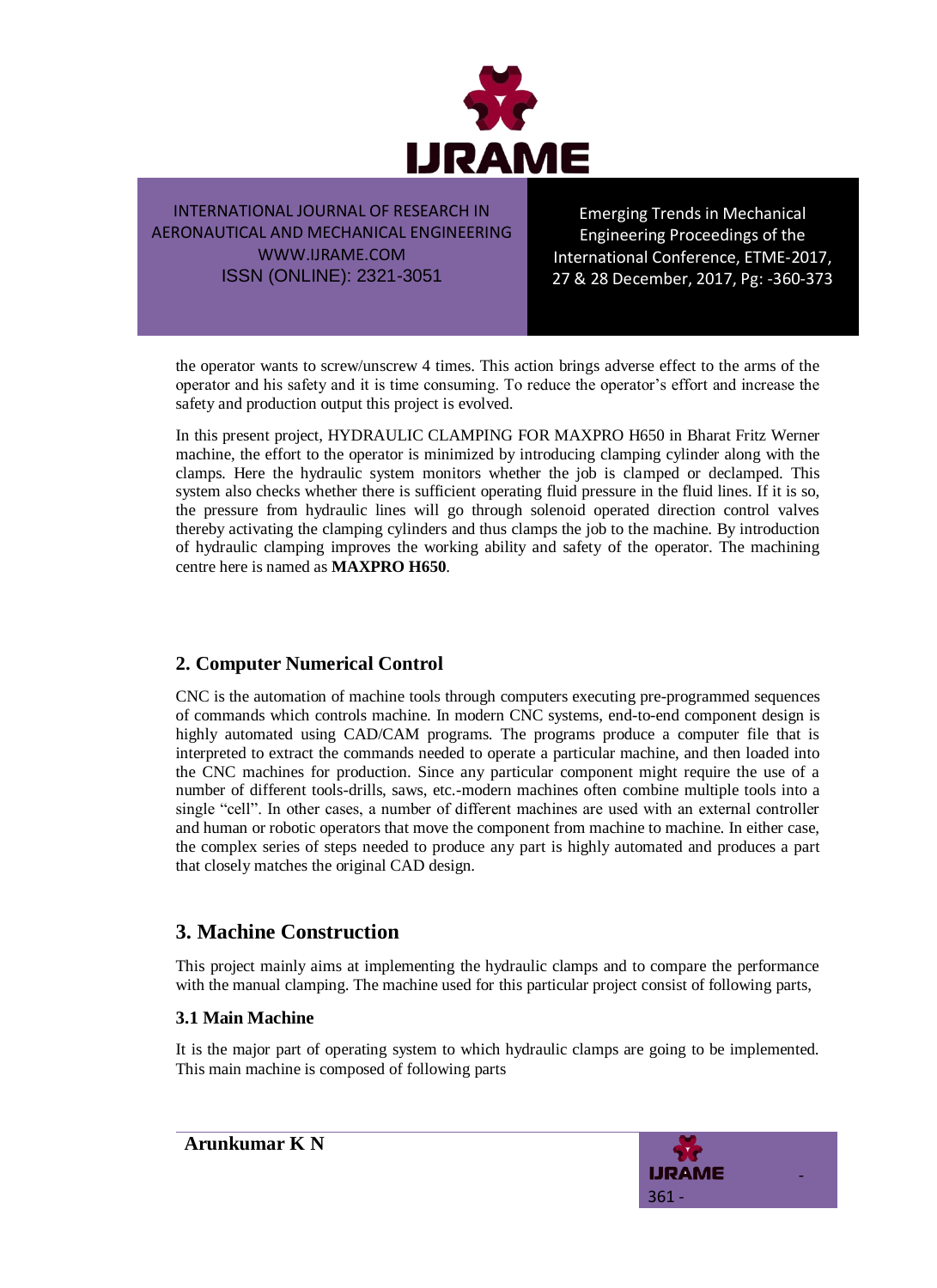

Emerging Trends in Mechanical Engineering Proceedings of the International Conference, ETME-2017, 27 & 28 December, 2017, Pg: -360-373

#### **3.1.1 Machine Bed**

This is a sturdy steel fabricated structure, which stress is relieved to maintain the machine accuracy for years. This supports all the three axes drives and the spindle and has been designed keeping in mind the efficient disposal of the chips and collection of lubrication oil from various machine elements like axes drives, LM guides etc. this is supported on anti vibration pads for avoiding disturbances of the machine accuracy due to both active and passive vibration.

#### **3.1.2 Cross slide**

This structure is made of Spheroid graphite (SG) iron box type casting for high rigidity and is stress relieved. This unit moves on the LM guides mounted on the main bed and is driven by a servo motor through a high accuracy ball screw (Φ50) constituting the X-axis of the machine. The ball screws are mounted on precision angular contact bearing, which are lubricated for life and are coupled to the servo motor using flexible coupling. The ball nut is oil lubricated. The position sensing is done through the absolute encoder built in to the servomotor and the travel limits are constrained in three stages using limit switches, software limits and mechanical stoppers.

#### **3.1.3 Vertical column**

This structure is also a SG iron box type casting and is stress relieved. This moves on the LM guides mounted on the cross slides is driven by servomotor through a high accuracy ball screw (Φ50) constituting the Z-axis of the machine. The ball screws are mounted on precision angular contact bearing, which are lubricated for life and are coupled to the servomotor using flexible coupling. The ball nut is oil lubricated. The position sensing is done through the absolute encoder built in to the servomotor and the travel limits are constrained in three stages using limit switches, software limits and mechanical stoppers. This structure carries the hydraulic counter balancing arrangement for the vertical slides.

#### **3.1.4 Vertical slides**

This is a rigid box type stress relieved cast iron structure. This moves on the LM guides mounted on the vertical column and is driven by a servomotor through a high accuracy ball screw (Φ50) constituting the Y-axis of the machine. The ball screws are mounted on precision angular contact bearing, which are lubricated for life and are coupled to the servomotor using flexible coupling. The ball nut is oil lubricated. This arise the spindle cartridge and the spindle drive arrangement. The position sensing is done through the absolute encoder built in to the protected from dirt and coolant by labyrinth seals and air curtain. The tool clamping is done using disc springs and collect

**Arunkumar K N**

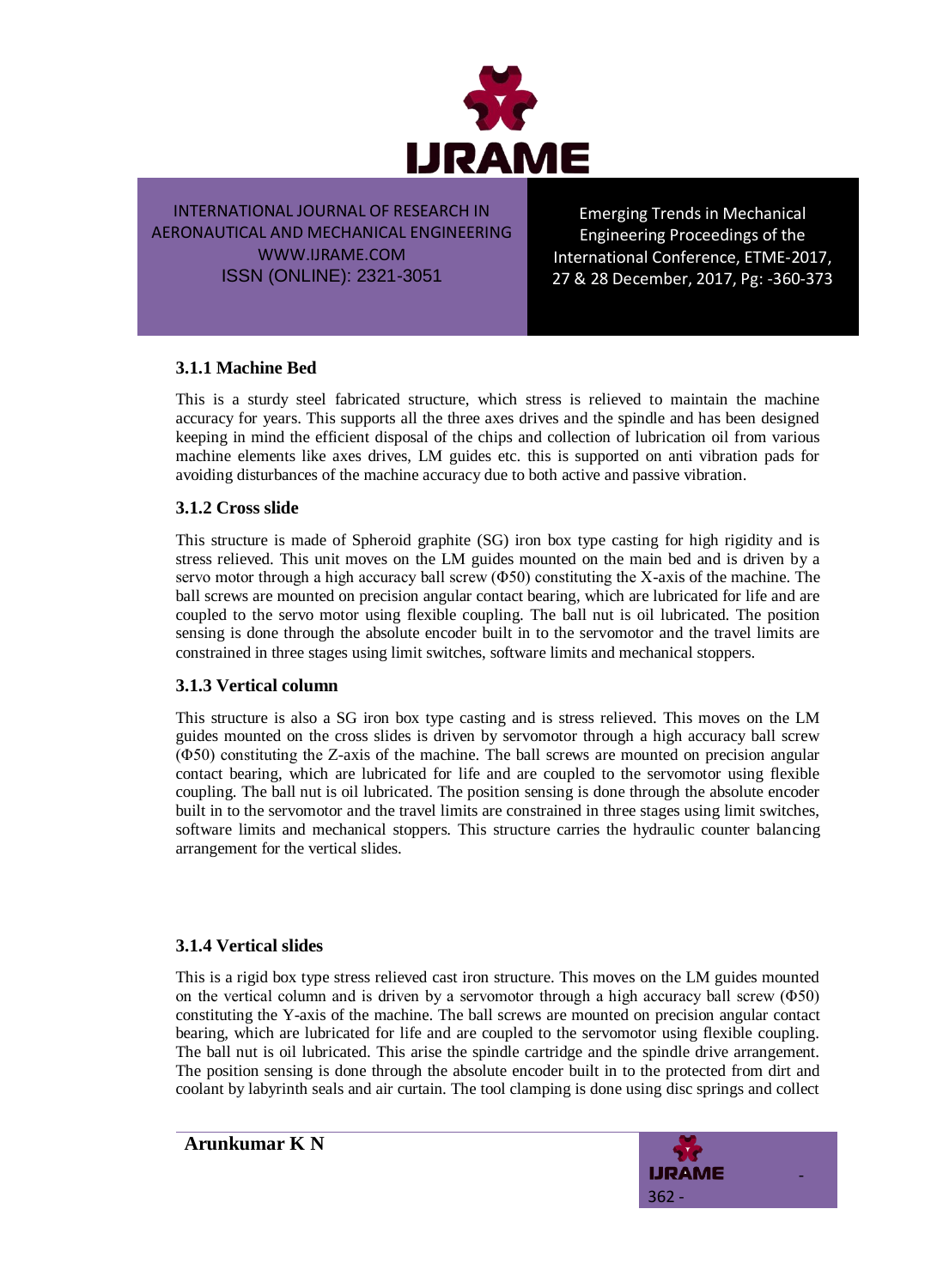

Emerging Trends in Mechanical Engineering Proceedings of the International Conference, ETME-2017, 27 & 28 December, 2017, Pg: -360-373

arrangement and the de-clamping is done by hydraulic from the de-clamp force. The spindle cartridge also houses the coolant nozzles, which can be manually set to direct the coolant to any desired location. The spindle feedback is through an encoder driven through a flexible coupling. The spindle drive powered by a servomotor through a two-speed  $ZF$  (1:1 & 1:4) gearbox. This reduction is achieved by helical planetary gear arrangement for compactness and low noise and gearbox is capable of changing the gears in less than two seconds. On the bottom side of the front flange of the spindle cartridge, a hole is provided for coolant drain. If this drain hole is blocked by any dirt or chip particles, coolant may enter & damage the spindle bearings.

### **3.1.5 Index table**

This forms the B axis of the machine and the housing is made of high-grade cast iron and is designed for high rigidity during the machining. This can index the job by  $1^{\circ}$  or  $1/2^{\circ}$  with a positioning accuracy of  $\pm 3$  sec. a servomotor with built-in encoder drives this unit through a reduction unit. The index table carries a pallet of 630\*630 or 630\*800 size and can handle a job weight of 800 kgs. The pallet clamping / de-clamping is done hydraulically using pull stud / collect arrangement. The indexing accuracy is given by a high precision hirth coupling. A lowpressure air curtain protects the coupling area and the cone seating area. The cone seating area will have a high-pressure air blast at the time of pallet lifting.

#### **3.2 Automatic pallet changer**

The pallet changer exchanges the pallet on the index table with finished component and the pallet on the stocker table containing new job. Two independent hydraulic cylinders obtain pallet change motion.

On the pallet stocker table, the pallet can be rotated and clamped at any 90 angle for manual clamping of the fixture. The location of the pallet is by a pneumatic cylinder actuated by a manually operated direction control valve.

#### **3.3 Automatic tool changer**

The ATC has a double gripper arrangement for tool holding and a pneumatic cylinder actuated cam locks the tool while indexing. The arm indexing and arm in / out is achieved using hydraulic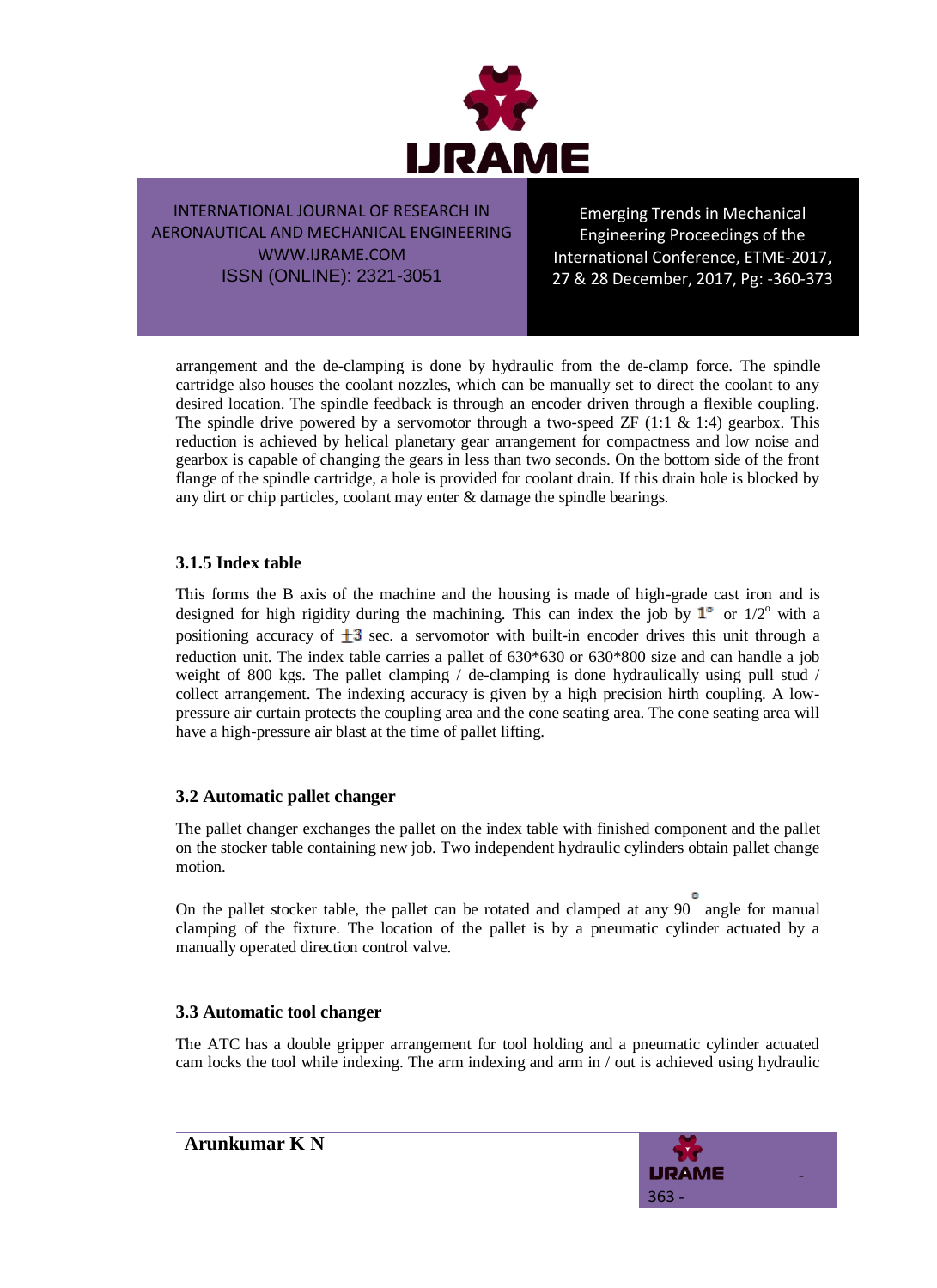

Emerging Trends in Mechanical Engineering Proceedings of the International Conference, ETME-2017, 27 & 28 December, 2017, Pg: -360-373

cylinders. The ATC has a provision for slow / fast tool change depending upon the tool weight. The ATC has a servomotor driven ball screw for linear motion (U-axis).

#### **3.4 Tool magazine**

The machine has an option of 40 or 60 tools magazine. The tool magazine consists of a chain with tool pots as hinge pin. The tools are held in the tool pot with two spring-loaded balls and are retained positively with a spring-loaded cam. The cam is activated by a pneumatic cylinder, which releases the tool for auto tool change or for manual tool loading. This tool pot arrangement protects the tool taper from dust and chips. A servo driven (through a worm gear-box) sprocket is driving this chain and an encoder achieves the positioning (V-axis). The tensioning is achieved by a floating free-wheel arrangement.

#### **3.5 CNC system and electrical cabinet**

A FANUC Oi-M controller controls the machine. The controller and the electrical cabinet are mounted on the rear-right corner of the machine. An operator panel consisting of display panel and controls is provided on the right hand side of the machine. Emergency buttons are provided at various places to stop the machine during an emergency.

#### **3.6 Coolant system with chip conveyor**

The machine is provided with a scraper type chip conveyor with coolant tank of sufficient coolant capacity. The coolant system has Hydro cyclone as pre-filter with Duplex Bag type filter which acts as final filter with 25 microns of filtration level. Refer supplier"s instruction manuals for the coolant system details.

#### **3.7 Pneumatic, hydraulic & Lubrication system**

The pneumatic system needs 600 lpm pure dry air, and it requires air compressed to 6bar as input and is used for spindle taper cleaning, tool de-clamp on tool magazine, and tool locking on ATC



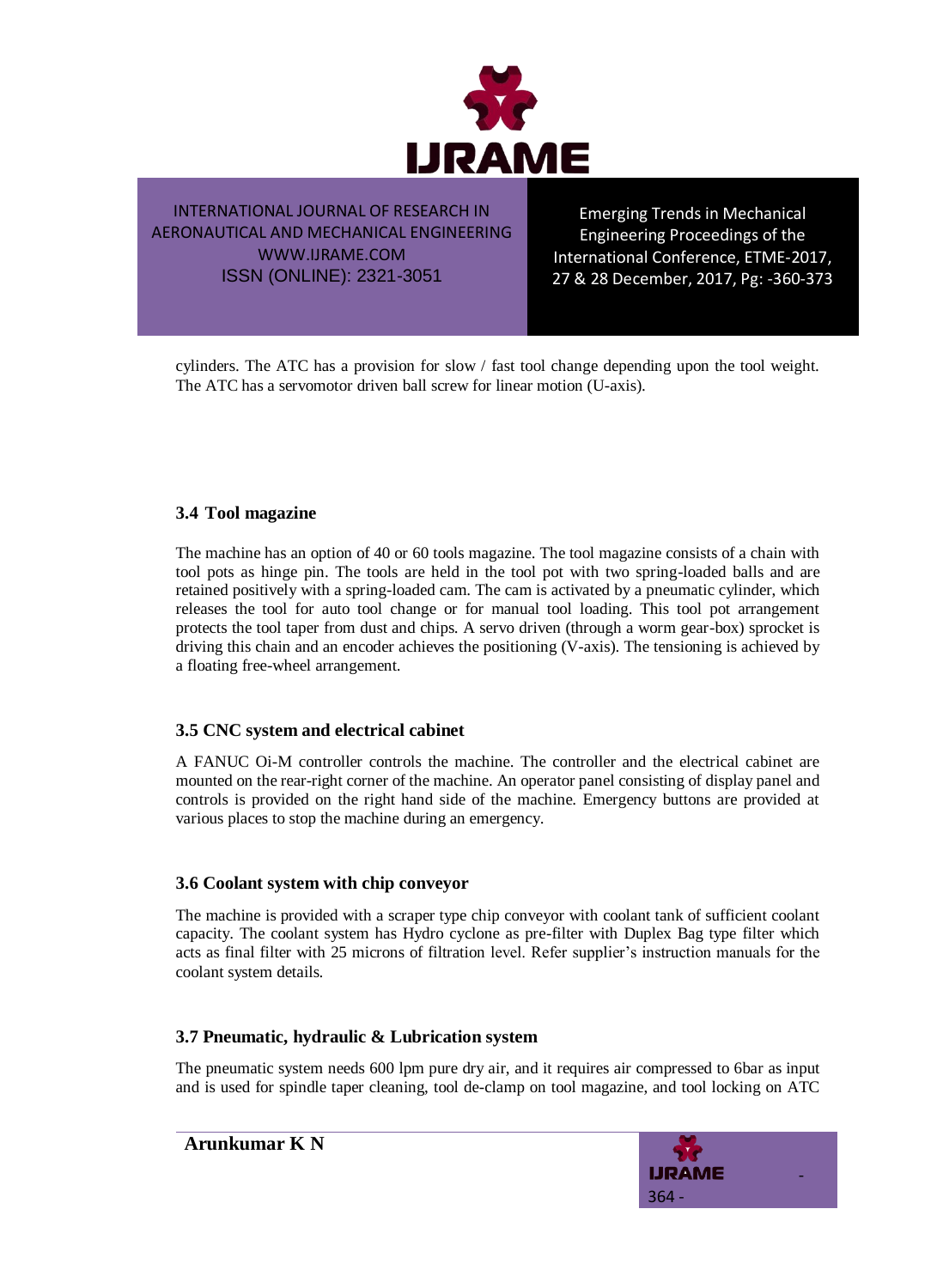

Emerging Trends in Mechanical Engineering Proceedings of the International Conference, ETME-2017, 27 & 28 December, 2017, Pg: -360-373

etc. The compressed air is connected to the filter regulator which regulates the output to the machine always as a pressure of 6 bars even though the input pressure is higher. It also has a reusable sintered bronze filter of 50µ filtration level and air pressure gauge. The output of the unit is fed to different units through solenoids operated direction control valves and flow control valves. The air purging for linear scale is equipped with an air drier with class l filtration system for pure dry (-40 dew point) air. The desiccate in the air drier unit has to be replaced when the pink coloured desiccate become pale white. Hydraulic system is powered by a 40lpm, 63bar power pack and is used for spindle tool de-clamping. Pallet clamping, ATC & pallet changer operation etc. the centralized lubrication system is of CENLUB make. This system is used to lubricate the axis drive ball nut and LM rails.

#### **3.8 Guards**

The machine is provided with a safety guard, which has been designed keeping in view the maintenance with easily removable panels for easy approach and leak proofing of the machine. Guards are the mounting which enables the operator to view the operations taking place inside the machine without coming in contact with chips formed during machining or coolant. It acts as shield between operator and the working centre.

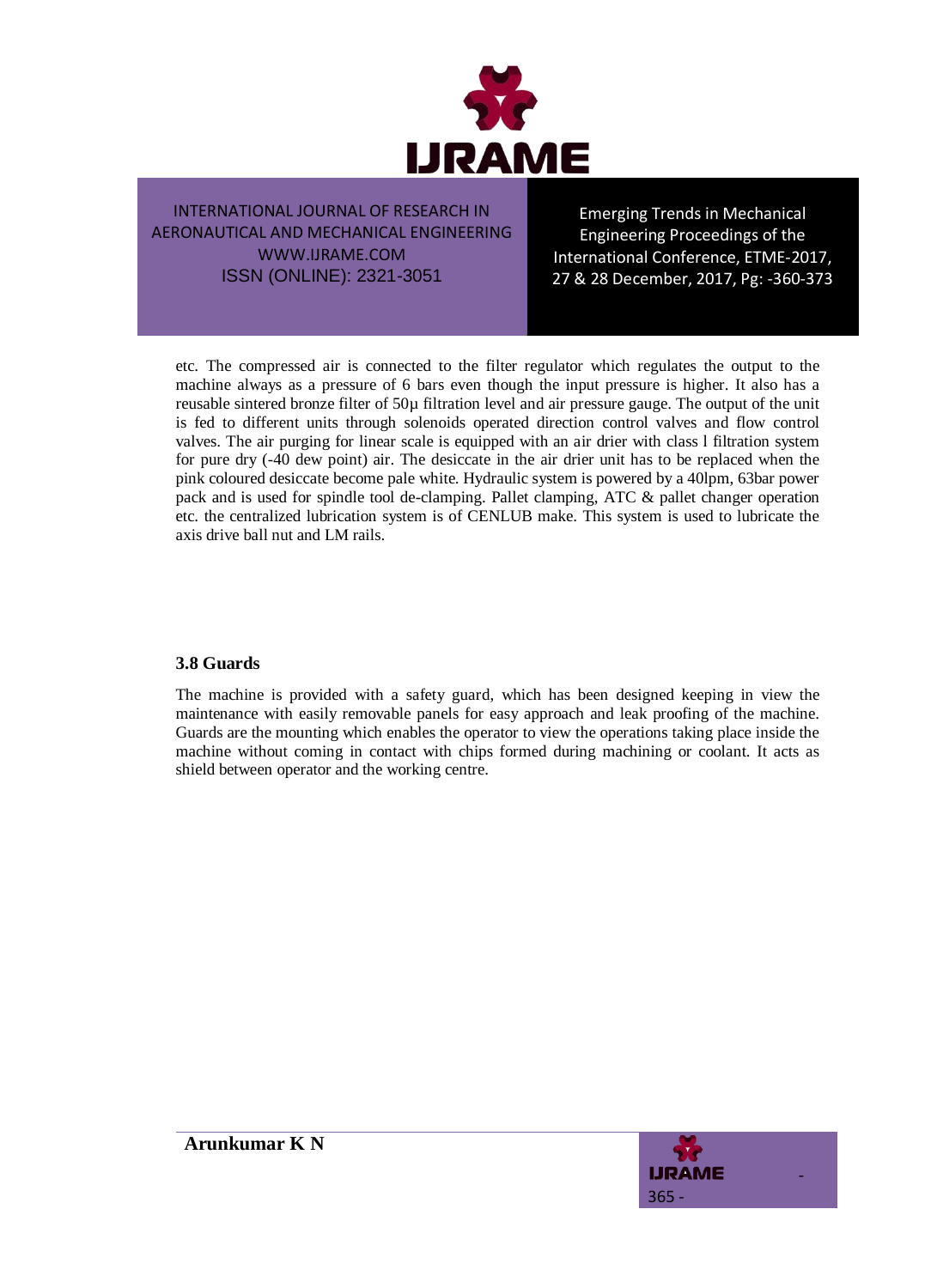

Emerging Trends in Mechanical Engineering Proceedings of the International Conference, ETME-2017, 27 & 28 December, 2017, Pg: -360-373

-

366 -

**URAME** 

# **4. Technical Specification of MAXPRO H650**

| <b>Particulars</b>                               | <b>Units</b>             |                                    |
|--------------------------------------------------|--------------------------|------------------------------------|
| Spindle                                          |                          |                                    |
| Spindle taper                                    |                          | <b>BT 50</b>                       |
| Power (100% / 50% ED)                            | kW                       | 18.5/22                            |
| Speed                                            | Rpm                      | 45-6000                            |
| <b>Traverse</b>                                  |                          |                                    |
| Table<br>$(X-axis)$                              | mm                       | 900                                |
| Spindle (Y-axis)                                 | Mm                       | 630                                |
| Column (Z-axis)                                  | Mm                       | 630                                |
| Spindle nose to table centre                     | Mm                       | 830 max, 200 min                   |
| Spindle centre to table top                      | Mm                       | 780 max, 150 min                   |
| <b>Axes drives</b>                               |                          |                                    |
| Feed rate                                        | mm/min                   | 1-15000                            |
| Rapid traverse                                   | m/min                    | 24                                 |
| <b>Index table</b>                               |                          |                                    |
| Pallet size                                      | Mm                       | 630 $\times$ 630(T slots)          |
| Load capacity                                    | Κg                       | 800                                |
| <b>Index positions</b>                           | Deg                      | $360 \times 1^{\circ}$             |
| Index accuracy/repeatability                     | Sec                      | ±3                                 |
| Pallet change time                               | Sec                      | 16                                 |
| <b>Automatic tool changer</b>                    |                          |                                    |
| Max tool diameter                                | Mm                       | 125                                |
| Max tool diameter with adjacent<br>pockets empty | Mm                       | 315                                |
| Max tool length                                  | Mm                       | 450                                |
| Max tool weight                                  | Kg                       | 20(30)                             |
| No. of tools                                     |                          | 40                                 |
| Tool change time                                 |                          |                                    |
| Tool to tool                                     | Sec                      | 6(9.5)                             |
| Chip to chip                                     | Sec                      | 12(15.5)                           |
| Accuracies-as per JIS                            |                          |                                    |
| Positioning                                      | $\mu$ m                  | ±5                                 |
| Repeatability                                    | $\mu$ m                  | $\pm$ 3                            |
| System installation data                         |                          | <b>FUNAC OIM</b>                   |
| Basic weight of machine                          | Κg                       | 17000                              |
| Space $(L \times W \times H)$                    | $mm \times mm \times mm$ | 7200 X 5700 X 3800                 |
| Total connected load                             | Kva                      | 50                                 |
| Pneumatic supply                                 | bar/lpm                  | 5/600                              |
| Power supply                                     |                          | 3ph, 415V $\pm$ 10%, 50HZ $\pm$ 2% |

Table 4.1: Specification of MAXPRO H650 BFW CNC Machine

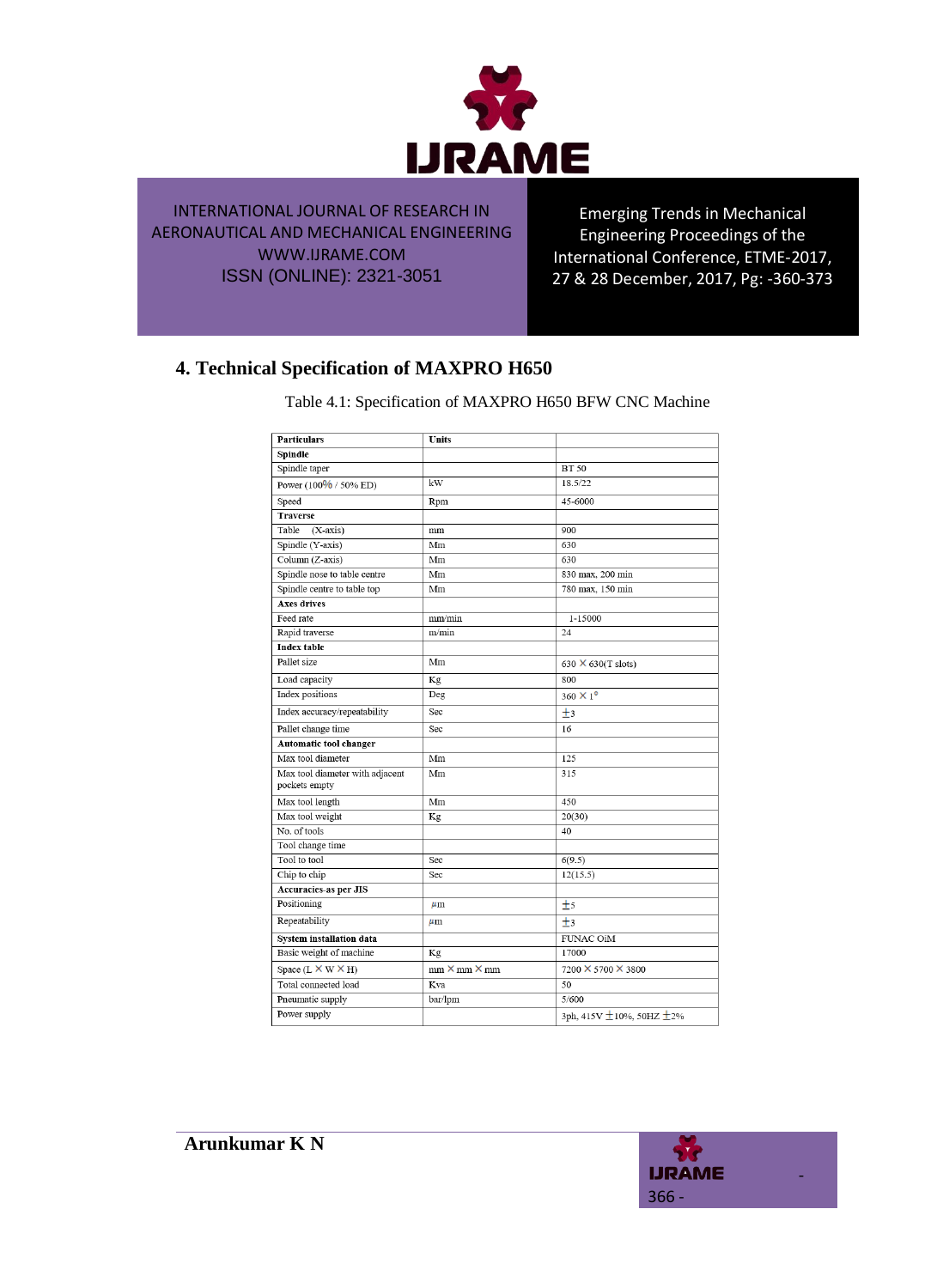

Emerging Trends in Mechanical Engineering Proceedings of the International Conference, ETME-2017, 27 & 28 December, 2017, Pg: -360-373

### **5. HYDRAULICS**

Hydraulics is a technology using the principles of engineering, chemistry, and other sciences involving the use of liquids. Fluid mechanics provides the theoretical base for hydraulics. Basically, Hydraulic machines are defined as those machines which converts either hydraulic energy into mechanical energy and vice versa.

### **6. Hydraulic System**

It is drive or transmitting system which uses high pressurised fluids for its operations and, consequently the piping must act as a closed loop, with fluid transferred from storage tank to one side of the piston, and returned from the other side of the piston to the tank. \*



Fig 6.1: Layout of Hydraulic system for MAXPRO H650



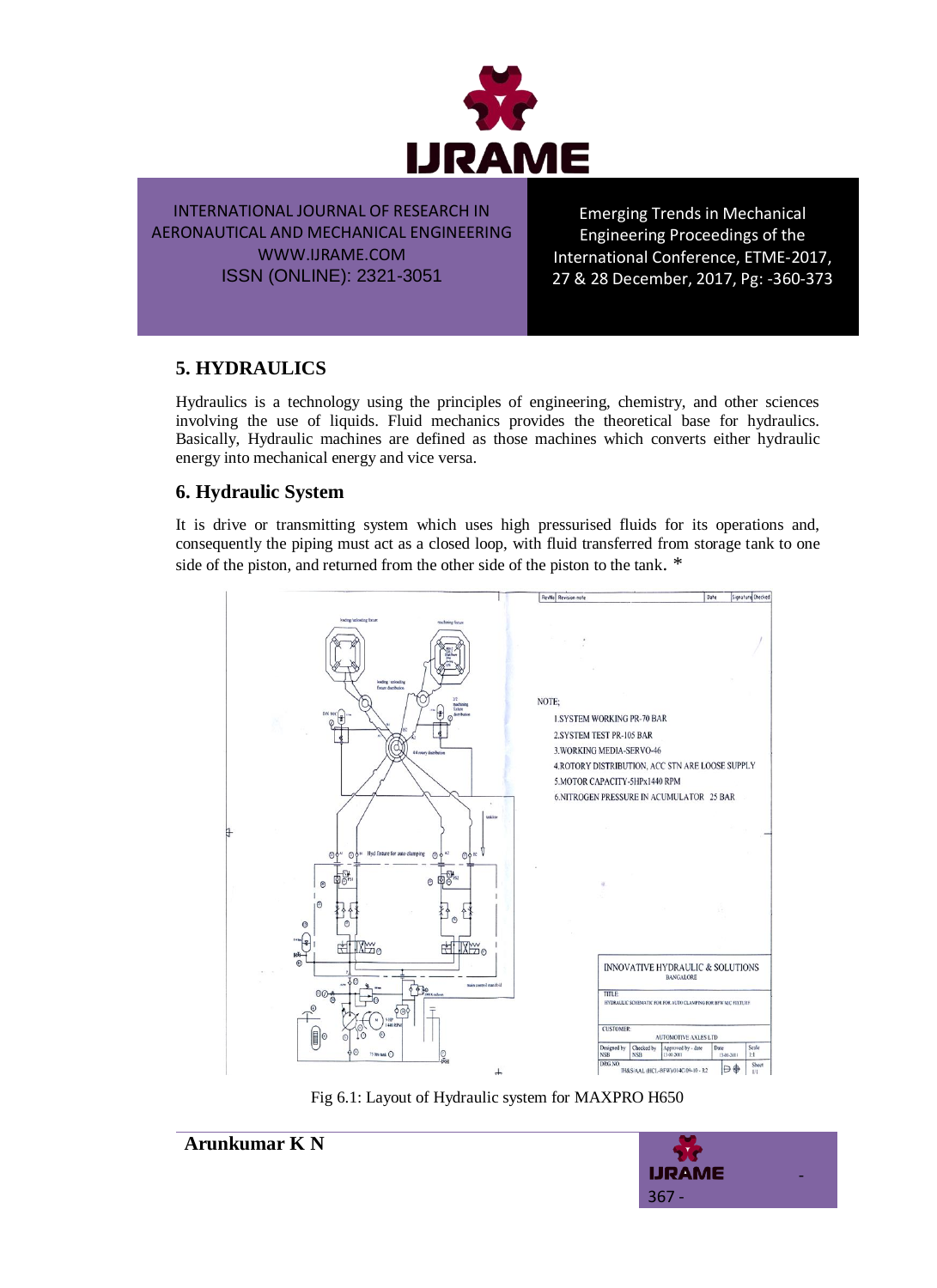

Emerging Trends in Mechanical Engineering Proceedings of the International Conference, ETME-2017, 27 & 28 December, 2017, Pg: -360-373

### **7. Hydraulic power pack**

Hydraulic power packs integrate all the required elements to supply a flow of hydraulic fluid under pressure to the system or directly to the actuators. The hydraulic power pack output pressure is set to 63 bars and flow of 40 lpm. It has a variable displacement vane pump with built in pressure control valve, powered by a 7.5HP AC motor. It also has a 100µ strainer, return line filter of 25µ filtration level and a pressure line filter of  $10\mu$  and an oil chillers (6000kcal/hr) for dissipating the heat generated. A 1-litre accumulator has been provided to maintain the line pressure. A pressure gauge with gauge isolator is provided to verify the output pressure. Pressure and flow required for different operations is varied by suitable pressure reducing valves and flow control valves. To confirm the pressure at critical points modular type of pressure switches are used.

### **8. Hydraulic counter balance**

This consists of a BOSCH make bladder type accumulator of 10-litre capacity charged with nitrogen gas. This is connected to the vertical slide counter balancing cylinder (Ø50). A pressure gauge through a gauge isolator is provided for checking the set pressure. The leakage of oil from the cylinder is collected in a collection tank, which has to be emptied as and when it gets filled up.

### **9. Hydraulic Clamping**

Clamping is a means of attaching the work piece component to the machine fixture securely so that it will be constrained to motion when the machining process is carried out. Hydraulic clamping involves the use of hydraulics to fix the job into the machining centre of CNC machine.

#### **9.1 Need for hydraulic clamping**

- Considering the fatigue factor of the operator hydraulic clamping will reduce to some extent.
- To provide uniform tightening torque at each clamping point on the job.
- To reduce the time carried by the operator for sliding of four strap clamps and screw/unscrew the M24 bolts for clamping/declamping.
- One operator can work in two machines with less time

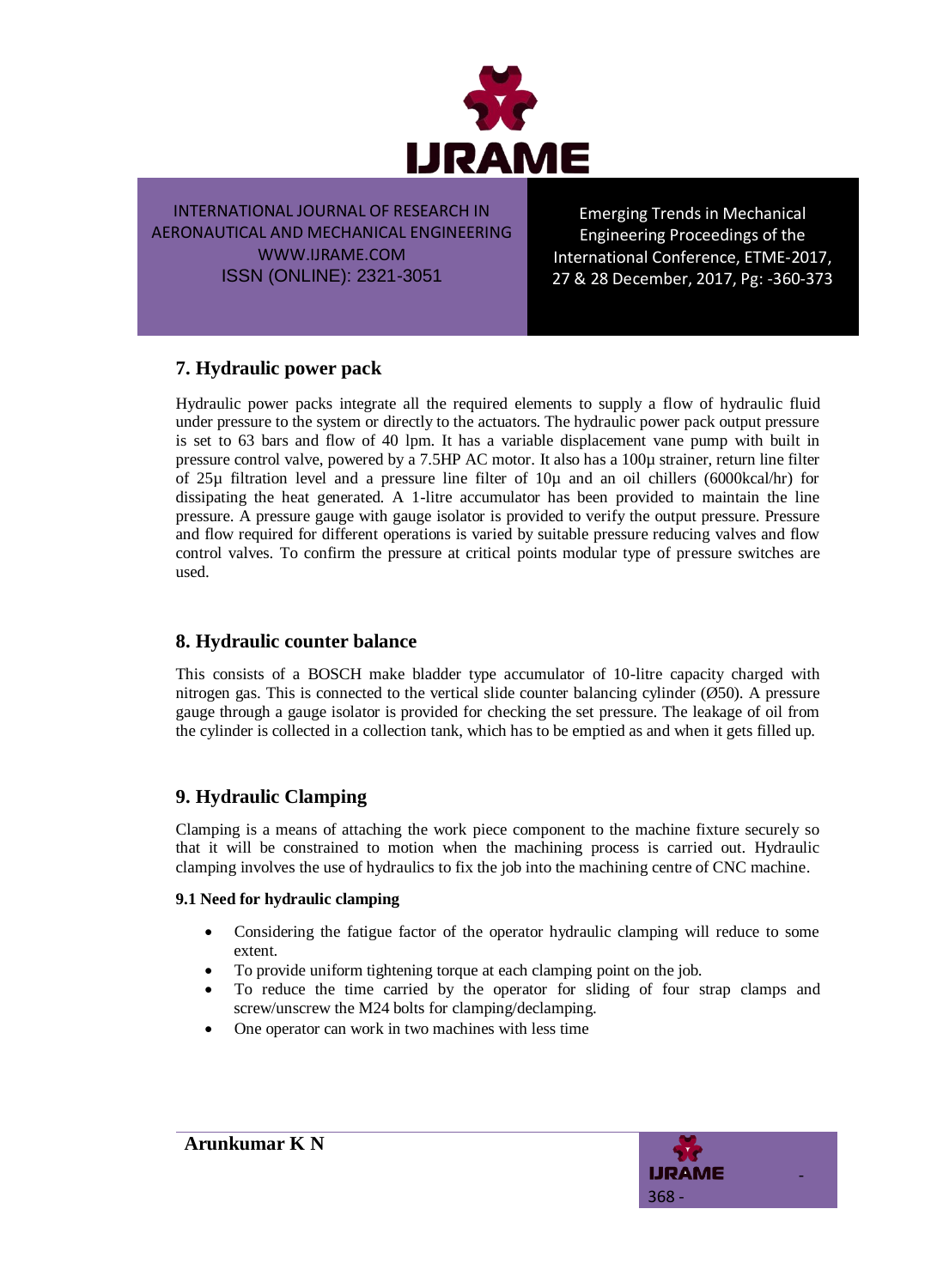

Emerging Trends in Mechanical Engineering Proceedings of the International Conference, ETME-2017, 27 & 28 December, 2017, Pg: -360-373



Fig 9.1: Job Mounting through Hydraulic Clamping

### **10. Working principle**

The hydraulic system consists of a hydraulic power pack which caters all the hydraulic function of the machine. One of the hydraulic lines taken from the power pack will helps the functioning of hydraulic clamping mechanism. The hydraulic power pack consists of a hydraulic tank which is having a capacity of 200 ltrs. The fluid temperature range in the system should be in the range of 10-60deg C. Hydraulic power pack consists of a hydraulic pump of vane type with 40LPM @ 63 bar is coupled to a 7.5 HP 415v 3Ph 50Hz 1440 induction motor which together will pump the fluid.



**Arunkumar K N**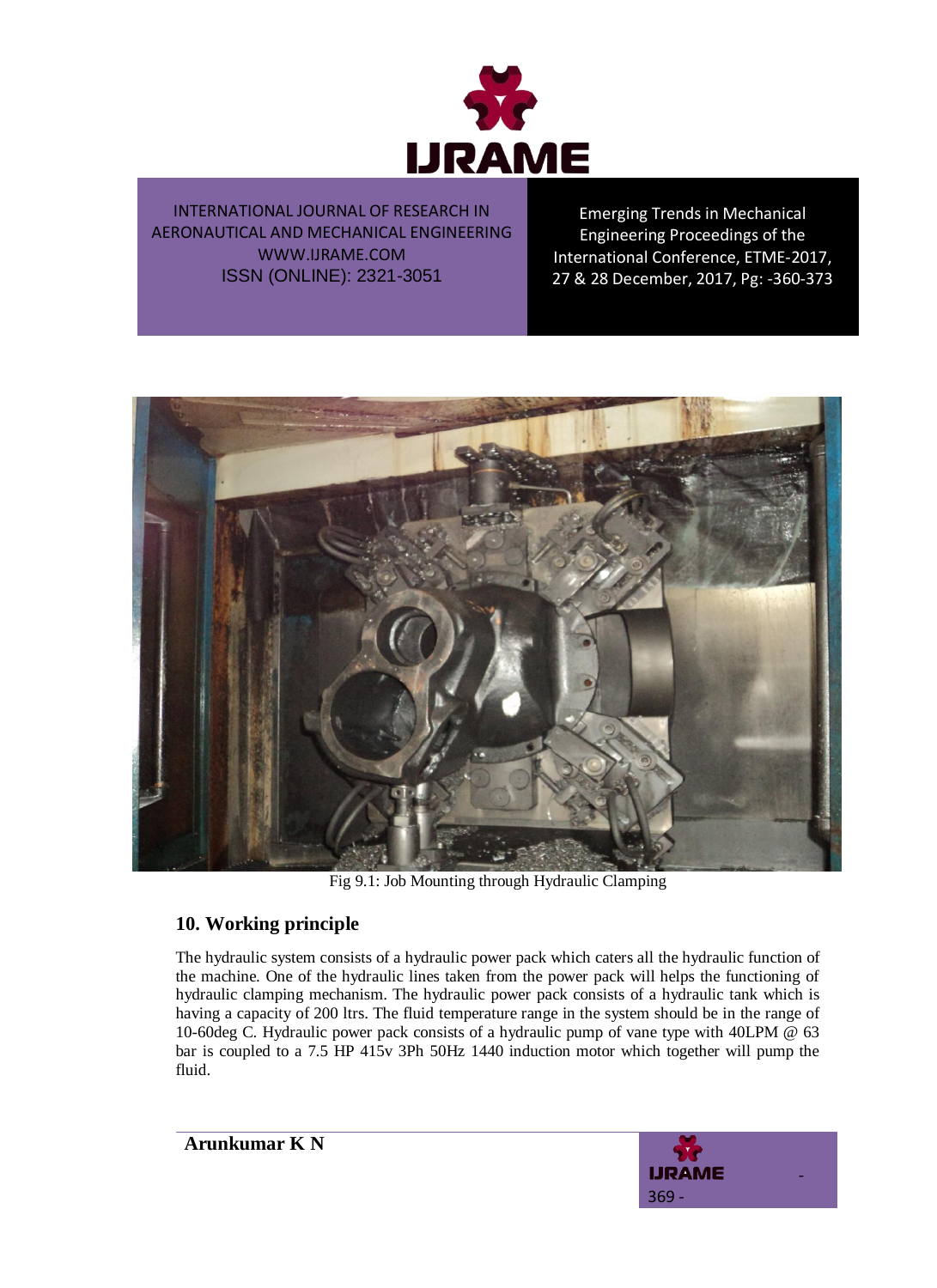

Emerging Trends in Mechanical Engineering Proceedings of the International Conference, ETME-2017, 27 & 28 December, 2017, Pg: -360-373

The hydraulic clamping consists of the following main parts such as a Direction control solenoid valve, Pressure switches, Clamping/declamping cylinders, Clamps, Check valve and Gauges.

Direction control solenoid valve is for controlling the flow of fluid for the movement of piston in the clamping cylinder according to the required condition that is clamping or declamping.

Variable pressure switches that are used in the hydraulic circuit are for the confirmation of hydraulic clamping/declamping for the work set pressure.

Pressure switches are used to set the variable pressure and to get necessary feed back to the PLC. The clamping pressure switch is set for max. of 60 bars and a min. of 50 bars. If there is a drop in set values and after clamping and declamping and the pressure generated is not sufficient enough the system will shows a warning and stops.

Whenever the operator wants to clamp or de-clamp the job the operator will push a button which is in the control panel. When the button gets operated it will actuate the solenoid in the solenoid direction control valve. The piston inside the direction control valve will move to the desired position whether the clamping or declamping has to be done. The fluid will goes to the clamping cylinder and it will activate the cylinder which will clamp or de-clamp the job. The pressure switches which are attached to the hydraulic line will act as a safety device. If the working conditions are normal the clamping cylinder will put the clamps in desired position.

The clamping torque acting will be uniform throughout. The clamping force acting on the different cylinders are calculated.

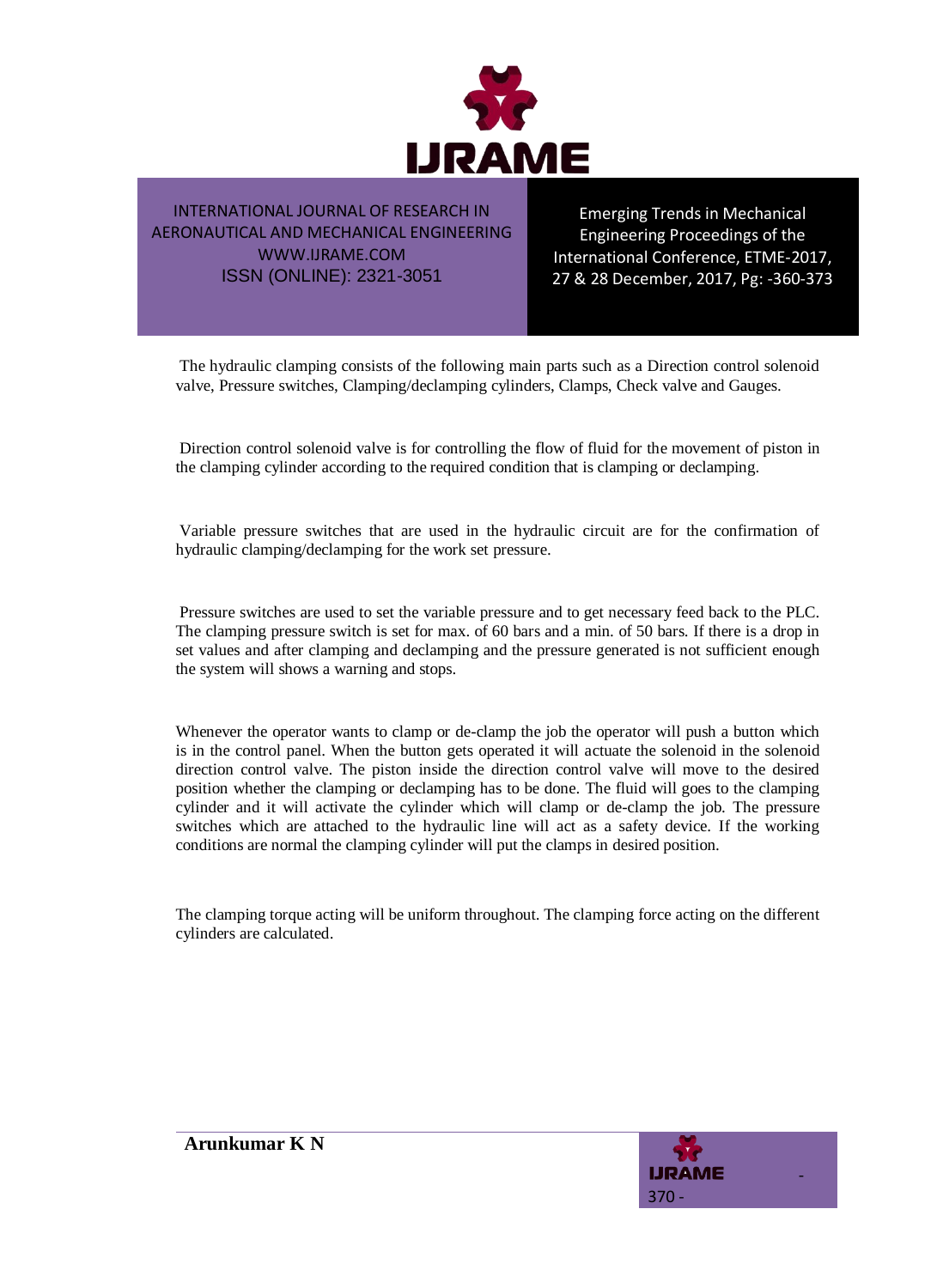

Emerging Trends in Mechanical Engineering Proceedings of the International Conference, ETME-2017, 27 & 28 December, 2017, Pg: -360-373

### **11. Calculations**

#### **11.1 To calculate clamping force of the cylinder under different pressure**

Diameter of rod, d= \$35mm Diameter of piston,  $D = \phi$ 63mm

- 1. Effective area =  $\Pi$  (D<sup>2</sup>- d<sup>2</sup>)  $\overline{4}$  $\ddot{\cdot}$  $= \Pi (63^2 - 35^2)$  $\overline{4}$ Effective area =  $2155.132$ mm<sup>2</sup>
- 2. Pressure = Load/area

Load = pressure  $*$  area 1bar = 105  $\frac{N}{m}$  $1kg-f = 9.81N$ 

```
• When pressure at 60 bar
Load=
Load = (60 \times 105 \times 2.1555 \times 10^{-3} \times 9.81)L = 1317kgf-m
```
• When pressure at 80 bar  $\text{Load=}\left(80\times105\times2.1555\times10^{-3}\times9.81\right)$ L= 1757.4kgf-m

• When pressure at 100 bar Load=  $(100 \times 105 \times 2.1555 \times 10^{-2} \times 9.81)$  $L = 2196$  kg f-m

• When pressure at 120 bar  $\text{Load} \text{=}\left(120 \times 105 \times 2.1555 \times 10^{-3} \times 9.81\right)$  $L = 2636$ kgf-m

 $(1)$ 

 $(2)$ 

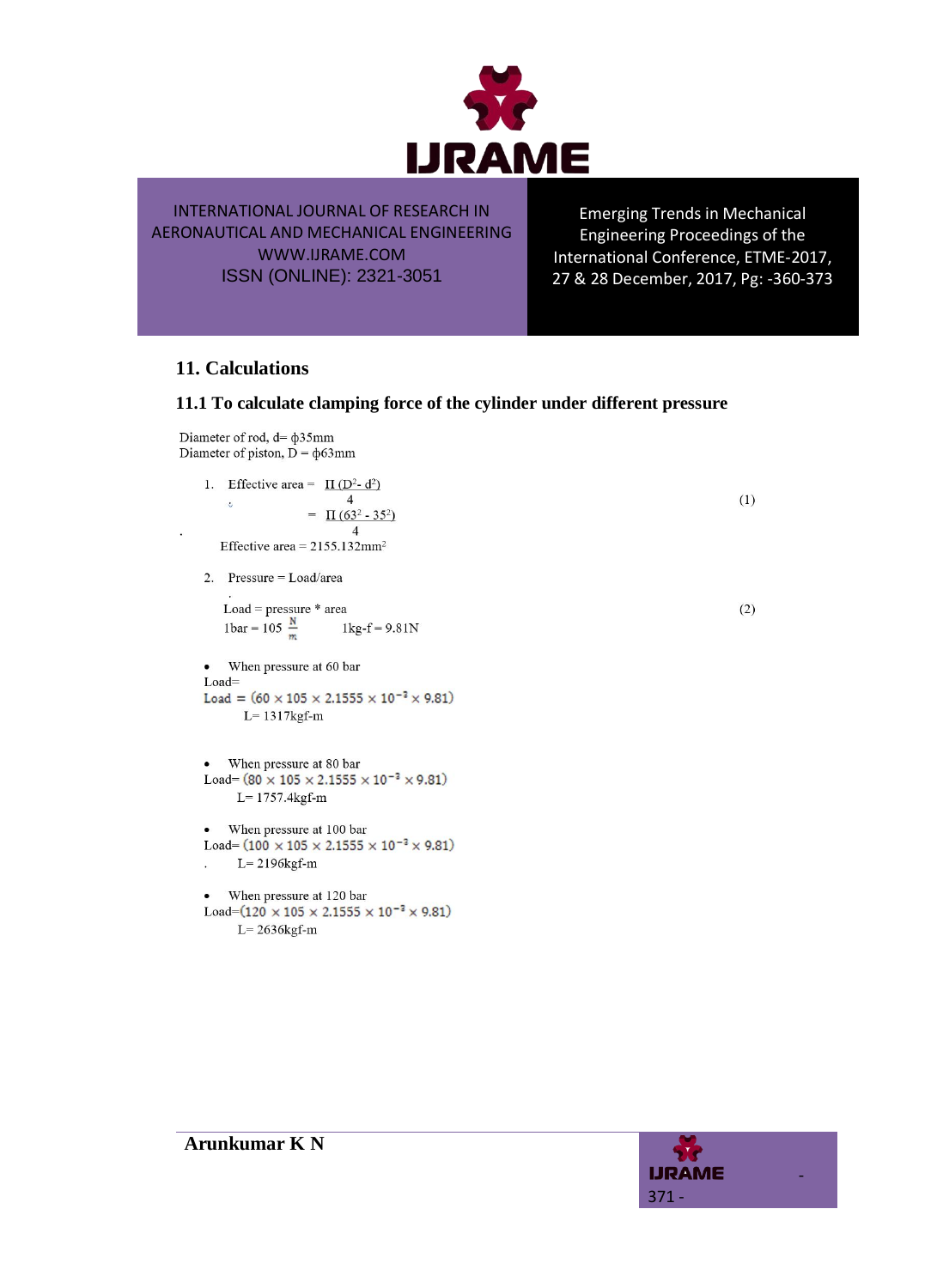

Emerging Trends in Mechanical Engineering Proceedings of the International Conference, ETME-2017, 27 & 28 December, 2017, Pg: -360-373

3. Torque used to tightening M24 screw is 120 N-m

For M24 max tightening torque is 32.8kgf-m which is having a load carrying Capacity of, Static load =  $7060 \text{ kg-f}$ Varying  $load = 4750$  kg-f For  $32.8$ kgf-m =  $4750$  kg-f  $(120 N-m) 12.232 kgf-m = 12.232 \times 4750$  = 1771 kg-f 32.8

## **12. CONCLUSION**

After the innovation of hydraulic technology, it has totally changed the face of machines. Hydraulics makes the machine to work efficiently with less error for both man and the machine and operator morale. Hydraulic clamping has many advantages over manual clamping. Most of work involved in the machine has greatly reduced. It also reduces the time involved to finish a job. With this innovation he can be also assigned for multi machine manning.

Most important factor that affects the operator is the safety and the operating condition. By implementing hydraulic clamping, the operator is more secure against the fatigue thereby his personal safety. The operator will get a good operating condition and it helps in the improvement of production output and at the same time the job rejection will be less in this case.

In the present study of CNC, there are 7 horizontal boring machines and 7 operators, which mean one operator per machine. By implementing hydraulic clamping for the 7 machines, we can reduce 7 operators to 3 operators for 7 machines. There by multi manning can be applied.

Another improvement in this mechanism is the ease of clamping and the job stability. This reduces the errors caused during machining and hence the machining will be précised.

Thus, the CNC machines with Hydraulic clamping are far better than any other clamping.